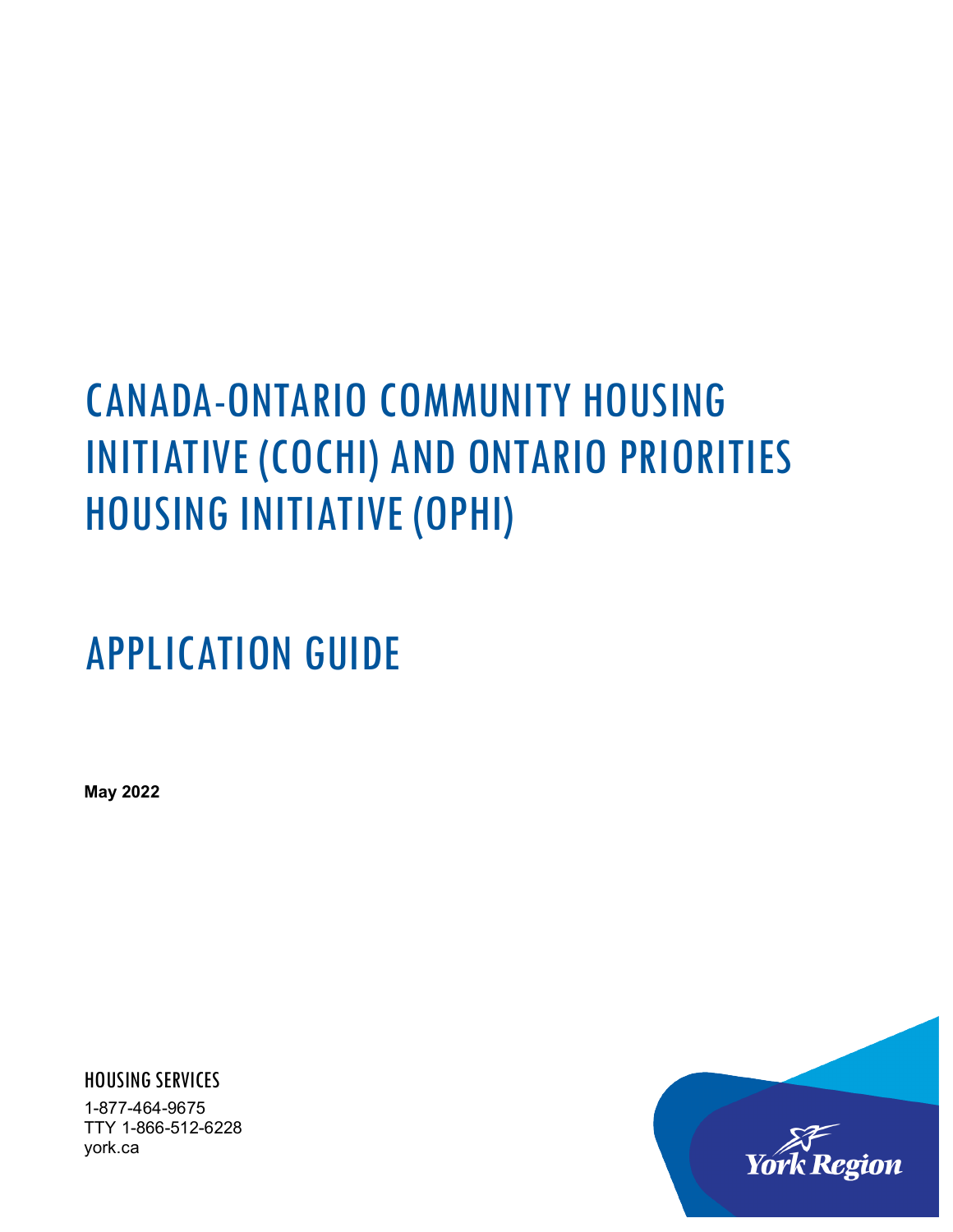# WHAT ARE COCHI AND OPHI?

The Canada-Ontario Community Housing Initiative (COCHI) and Ontario Priorities Housing Initiative (OPHI) are federally/provincially funded programs designed to address local housing priorities, including renovation and/or rehabilitation of community housing units.

# WHAT IS THE APPLICATION PROCESS?

Housing providers interested in participating in the program must submit a completed Housing Provider Capital Repair Funding Application Form within the specified application period communicated by York Region.

The Region will only consider applications for funding made within the application period for this program, unless warranted by an emergency or exceptional circumstance, as determined by the Region. Late submissions or incomplete applications will not be accepted.

Housing providers will be notified in writing of the outcome of their application.

Participating housing providers will be required to:

- Enter into a funding agreement/letter of agreement with the Region
- Provide post-repair occupancy report upon the completion of the project(s)
- Provide annual occupancy reports for the project(s) throughout the affordability period of the project

If you have any questions or need assistance completing the application form, please contact your Program Coordinator.

## HOW ARE PROJECTS FUNDED?

A maximum of \$50,000 per unit is available as a forgivable loan for repairs and rehabilitation to bring a unit to an acceptable standard while improving energy efficiency. The loan is not repayable provided housing providers meet the required affordability commitments.

## WHAT ARE THE AFFORDABILITY COMMITMENTS REQUIRED?

Housing providers participating in the program must agree to a 10-year affordability period after the completion of the funded work, including a minimum of five years during which they will operate as social housing under the *Housing Services Act*, 2011. The affordability requirement applies regardless of any operating agreements or mortgage obligations or agreements between the Region and eligible housing provider.

Following the five-year period, housing providers must maintain a weighted average rent for the building/project at or below 80% of the Canada Mortgage and Housing Corporation Average Market Rent for the applicable local municipality. The affordability requirement applies regardless of any operating agreements or mortgage obligations or agreements between the Region and the housing provider.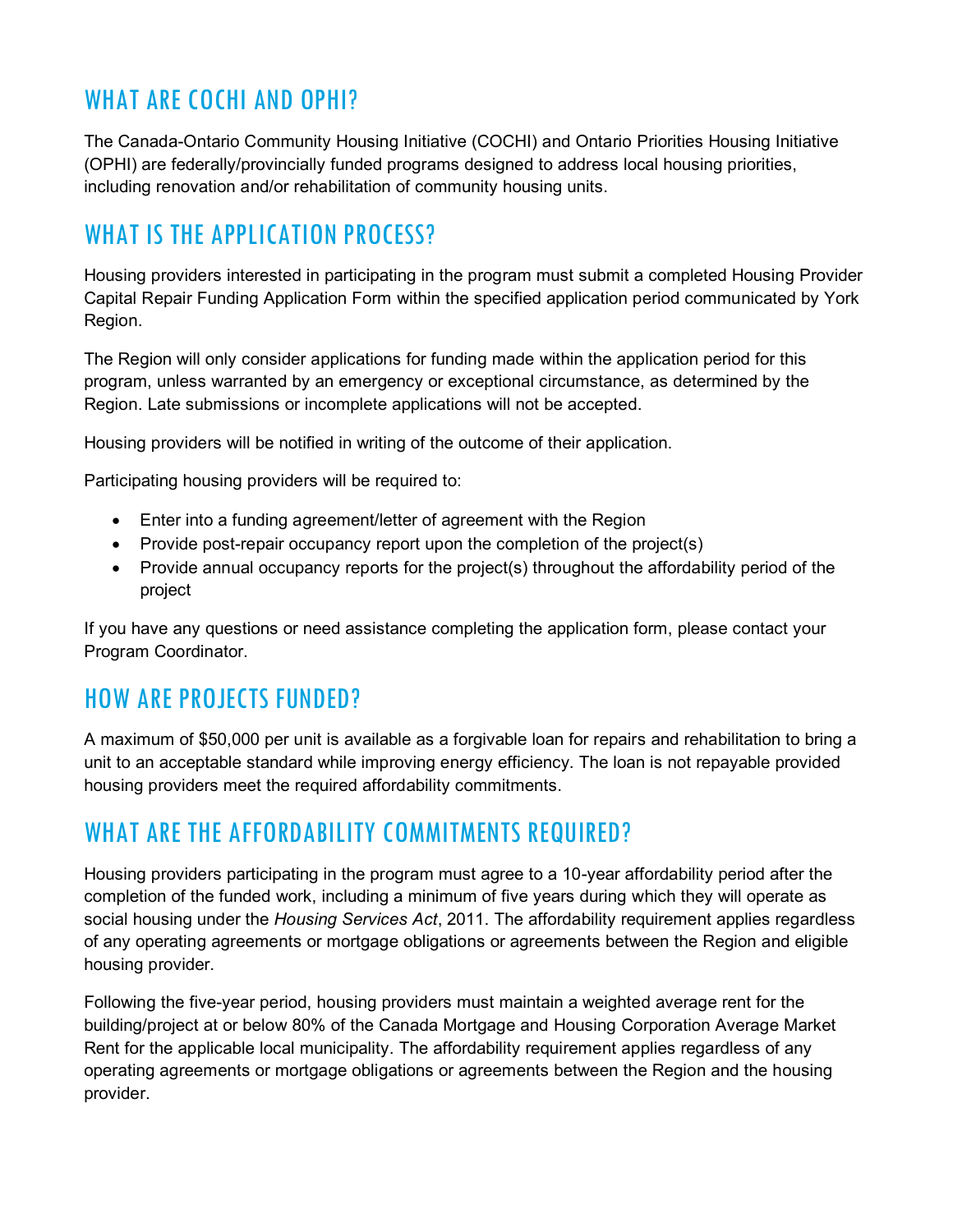# WHAT PROJECTS ARE ELIGIBLE FOR THE PROGRAM?

Housing providers are encouraged to consider strategic capital repairs which preserve and extend the functional lifespan of the building, including capital needs identified through building condition audits.

Eligible projects may include the following activities:

- Repairs and rehabilitation required to bring a home/unit to an acceptable standard while improving energy efficiency, including, but not limited to:
	- $\circ$  Repairs required to address a health and safety or regulatory standard
	- o Repairs required to prevent deterioration of the asset
	- $\circ$  Replacement of building elements that have reached the end of their useful life
		- Fire Safety systems (sprinkler systems/fire panels)
		- Heating/Mechanical systems
		- Windows/Doors
		- Foundation repairs
		- Roofs, walls, flooring and ceilings
		- Plumbing, low flow toilets
		- Kitchen replacement
		- Bathroom replacement
		- Electrical systems
		- Chimneys
		- Vents, louvers
		- Septic systems, well water, and well drilling
		- Health and safety repairs (e.g. accessibility renovations)

Other repairs or modifications may be considered, with supporting documentation, at the discretion of the Region. Other eligible costs may include labour and applicable non-recoverable taxes, building permits, legal fees, certificates, appraisal fees, inspection fees, drawing and specification and any other costs that the Region deems reasonable and that are agreed to by the Ministry of Municipal Affairs and Housing (MMAH).

MMAH strongly encourages the use of energy-saving products or systems for the required repairs to housing such as ENERGY STAR certified products.

### WHAT ARE THE TIMELINES FOR COMPLETING THE WORK?

The program budget is divided into three construction periods: April 2022 to March 2023, April 2023 to March 2024 and April 2024 to March 2025. Funds may be awarded in phases for larger projects to allow them to be completed over an extended period of time. York Region will determine the time period in which funding will be allocated based on available budget.

All repairs must start within 120 days of the signing of the funding agreement/letter of agreement. Projects must be completed by March 31<sup>st</sup> of the subsequent provincial fiscal year (see below). Copies of all financial invoices must be kept for reporting and audit purposes.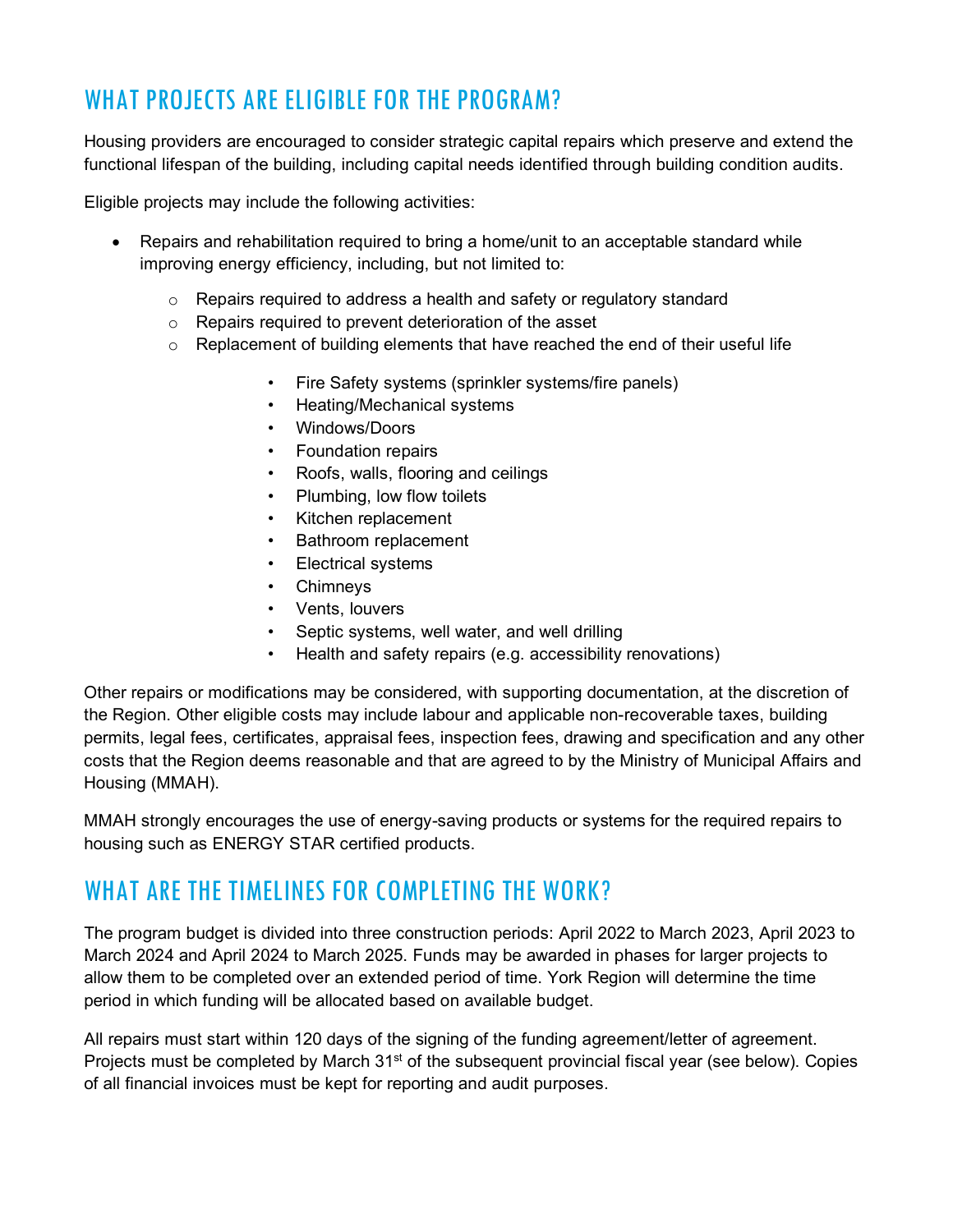| <b>Construction Period</b> | <b>Completion Date</b> |
|----------------------------|------------------------|
| April 2022 to March 2023   | March 31, 2024         |
| April 2023 to March 2024   | March 31, 2025         |
| April 2024 to March 2025   | March 31, 2026         |

# WHAT PROJECT MANAGEMENT SERVICES WILL YORK REGION PROVIDE TO SUPPORT HOUSING PROVIDERS?

The Region will provide project management support for projects funded through COCHI and OPHI from initiation to closeout. Exemptions for Regional project management support may be considered where the housing provider has provided a Project Management Plan and proof of adequate alternate arrangements such as a professional project management team. The submission for an exemption must be clearly identified in the housing provider's application and supported through documentation. The Region will have full discretion to grant or deny this exemption.

Project management services provided by the Region include:

#### **Project Initiation**

- Initial scope defined
- Identify objectives
- Preliminary project timeline established
- Initial funding requirements
- Identify stakeholders

#### **Project Planning**

- Develop scope
- Develop project plan
- Project schedule
- Project budget
- Procurement plan
- Communication plan

#### **Project Execution (Design, Tender, Construction)**

- Preparation of consultant agreements
- Design review
- Preparation of construction tender documents
- Contract award recommendations
- Oversee all construction activities
- Site inspections review completed work
- Tracking and reporting project status
- Reviewing progress payments

### **Project Closeout**

- Finalize all project activities
- Contract closeout documents
- Complete deficiencies
- Final reports, inspections, commissioning
- Training/Operation Manuals